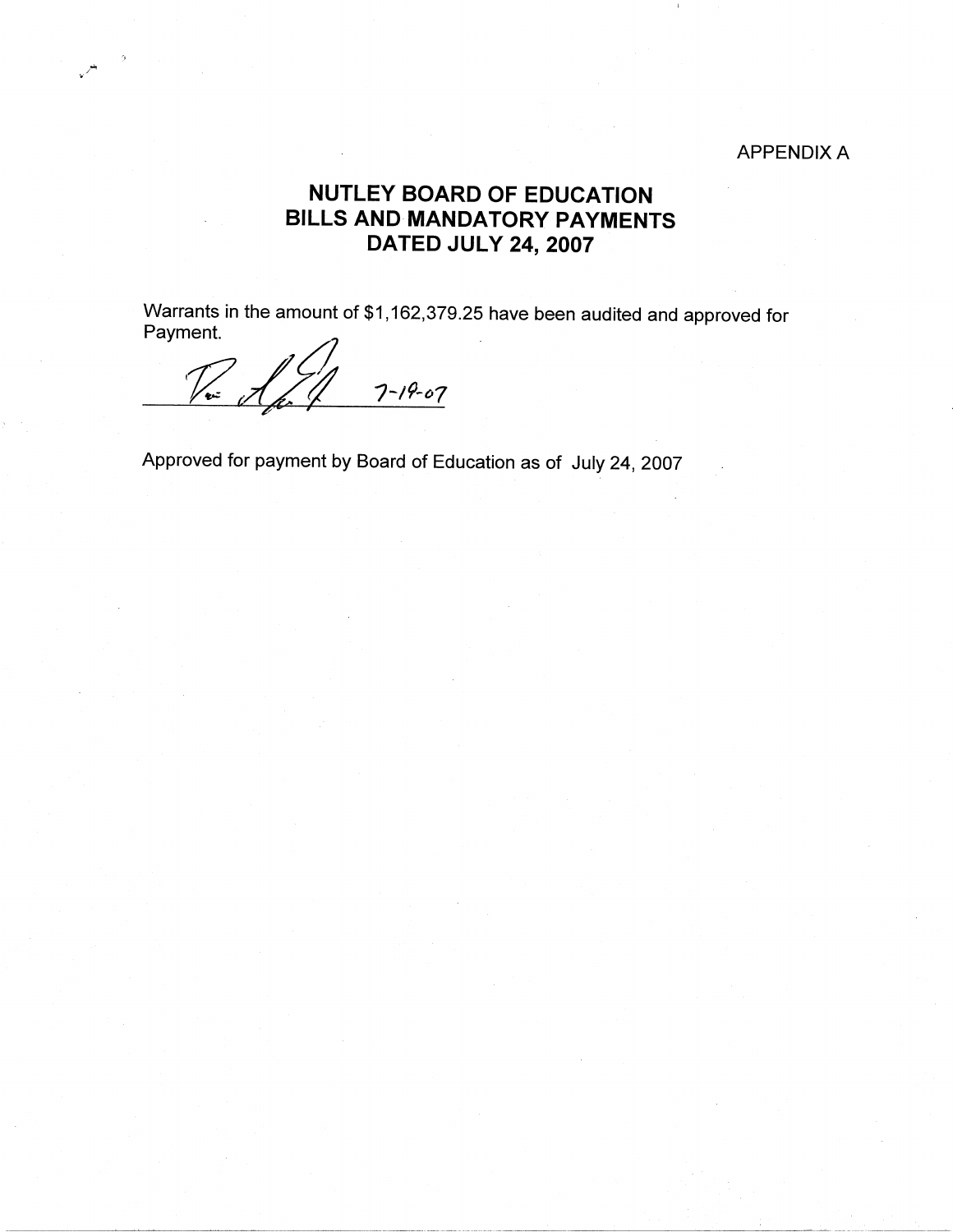| Check journal        | <b>Nutley Board of Education</b> |  |  |
|----------------------|----------------------------------|--|--|
| Rec and Unrec checks | <b>Hand and Machine checks</b>   |  |  |

**Page 1 of 4** 

**07/19/0712:46** 

 $\mathbf{I}$ 

## **Starting date 7/1/2007 Ending date 7/24/2007**

20-231-221-105-00-000

20-232-100-101-00-000 \*7PR355

| Cknum    | <b>Date</b>                                    | Rec date | Vcode      | Vendor name                              |          | <b>Check amount</b> |
|----------|------------------------------------------------|----------|------------|------------------------------------------|----------|---------------------|
| 073466 H | 07/01/07                                       |          | <b>PAY</b> | <b>BOARD OF EDUCATION SALARY ACCOUNT</b> |          | \$73,692.01         |
| 809000   | 07/02/07                                       |          |            | 2007-2008 SALARY ACCOUNT                 |          | \$73,692.01         |
|          | 11-110-100-101-00-016                          |          |            | *7PR354                                  | 07/01/07 | \$2,261.64          |
|          | 11-120-100-101-00-016                          |          |            | *7PR354                                  | 07/01/07 | \$9,797.22          |
|          | 11-130-100-101-00-016                          |          |            | *7PR354                                  | 07/01/07 | \$6,588.39          |
|          | 11-140-100-101-00-016                          |          |            | *7PR354                                  | 07/01/07 | \$5,472.00          |
|          | 11-150-100-101-00-000                          |          |            | *7PR354                                  | 07/01/07 | \$1,446.64          |
|          | 11-204-100-101-00-016                          |          |            | *7PR354                                  | 07/01/07 | \$75.00             |
|          | 11-213-100-101-00-016                          |          |            | *7PR354                                  | 07/01/07 | \$75.00             |
|          | 11-230-100-101-00-016                          |          |            | *7PR354                                  | 07/01/07 | \$299.25            |
|          | 11-401-100-101-00-025                          |          |            | *7PR354                                  | 07/01/07 | \$5,024.38          |
|          | 11-401-100-101-00-026                          |          |            | *7PR354                                  | 07/01/07 | \$4,081.20          |
|          | 11-800-330-100-00-000                          |          |            | *7PR354                                  | 07/01/07 | \$524.05            |
|          | 11-999-213-100-00-016                          |          |            | *7PR354                                  | 07/01/07 | \$400.00            |
|          | 11-999-217-100-00-000                          |          |            | *7PR354                                  | 07/01/07 | \$217.92            |
|          | 11-999-217-100-00-016                          |          |            | *7PR354                                  | 07/01/07 | \$375.57            |
|          | 11-999-221-105-10-016                          |          |            | *7PR354                                  | 07/01/07 | \$391.28            |
|          | 11-999-251-100-00-000                          |          |            | *7PR354                                  | 07/01/07 | \$287.21            |
|          | 11-999-261-100-00-029                          |          |            | *7PR354                                  | 07/01/07 | \$854.89            |
|          |                                                |          |            | *7PR354                                  | 07/01/07 | \$250.40            |
|          | 11-999-262-100-00-000<br>11-999-262-100-00-016 |          |            | *7PR354                                  | 07/01/07 | \$432.80            |
|          |                                                |          |            | *7PR354                                  | 07/01/07 | \$4,997.83          |
|          | 11-999-262-100-00-029                          |          |            |                                          | 07/01/07 | \$6,060.00          |
|          | 11-999-262-100-00-030                          |          |            | *7PR354                                  | 07/01/07 | \$5,642.52          |
|          | 11-999-262-100-21-000                          |          |            | *7PR354                                  | 07/01/07 | \$8,669.00          |
|          | 11-999-270-108-00-000                          |          |            | *7PR354                                  |          | \$2,080.32          |
|          | 11-999-270-109-00-000                          |          |            | *7PR354                                  | 07/01/07 | \$7,387.50          |
|          | 55-990-320-100-00-000                          |          |            | *7PR354                                  | 07/01/07 | \$256,893.03        |
| 073467 H | 07/13/07                                       |          | <b>PAY</b> | <b>BOARD OF EDUCATION SALARY ACCOUNT</b> |          |                     |
| 809000   | 07/02/07                                       |          |            | 2007-2008 SALARY ACCOUNT                 |          | \$256,893.03        |
|          | 11-402-100-100-70-400                          |          |            | *7PR355                                  | 07/13/07 | \$2,371.88          |
|          | 11-999-218-104-00-000                          |          |            | *7PR355                                  | 07/13/07 | \$1,050.75          |
|          | 11-999-218-105-00-000                          |          |            | *7PR355                                  | 07/13/07 | \$6,107.50          |
|          | 11-999-221-105-00-000                          |          |            | *7PR355                                  | 07/13/07 | \$1,961.67          |
|          | 11-999-221-105-10-000                          |          |            | *7PR355                                  | 07/13/07 | \$5,366.67          |
|          | 11-999-222-100-26-000                          |          |            | *7PR355                                  | 07/13/07 | \$1,758.33          |
|          | 11-999-230-100-16-000                          |          |            | *7PR355                                  | 07/13/07 | \$294.58            |
|          | 11-999-230-100-17-000                          |          |            | *7PR355                                  | 07/13/07 | \$21,460.92         |
|          | 11-999-240-103-00-000                          |          |            | *7PR355                                  | 07/13/07 | \$15,573.93         |
|          | 11-999-240-105-00-000                          |          |            | *7PR355                                  | 07/13/07 | \$14,633.80         |
|          | 11-999-251-100-00-000                          |          |            | *7PR355                                  | 07/13/07 | \$25,349.10         |
|          | 11-999-251-100-00-017                          |          |            | *7PR355                                  | 07/13/07 | \$256.23            |
|          | 11-999-252-100-00-000                          |          |            | *7PR355                                  | 07/13/07 | \$8,337.32          |
|          | 11-999-261-100-00-000                          |          |            | *7PR355                                  | 07/13/07 | \$17,731.01         |
|          | 11-999-262-100-00-000                          |          |            | *7PR355                                  | 07/13/07 | \$64,629.33         |
|          | 11-999-262-100-00-016                          |          |            | *7PR355                                  | 07/13/07 | \$792.80            |
|          | 11-999-262-100-00-030                          |          |            | *7PR355                                  | 07/13/07 | \$4,548.00          |
|          | 11-999-262-100-22-000                          |          |            | *7PR355                                  | 07/13/07 | \$208.33            |
|          | 11-999-270-108-00-000                          |          |            | *7PR355                                  | 07/13/07 | \$4,413.08          |
|          | 11-999-270-109-00-000                          |          |            | <i>*</i> 7PR355                          | 07/13/07 | \$1,510.54          |
|          | 11-999-270-109-27-000                          |          |            | *7PR355                                  | 07/13/07 | \$713.86            |
|          | 11-999-291-290-00-296                          |          |            | *7PR355                                  | 07/13/07 | \$19,175.00         |
|          | 20-231-221-105-00-000                          |          |            | *7PR355                                  | 07/13/07 | \$267.50            |

07/13/07 07/13/07

\$267.50 \$4,850.00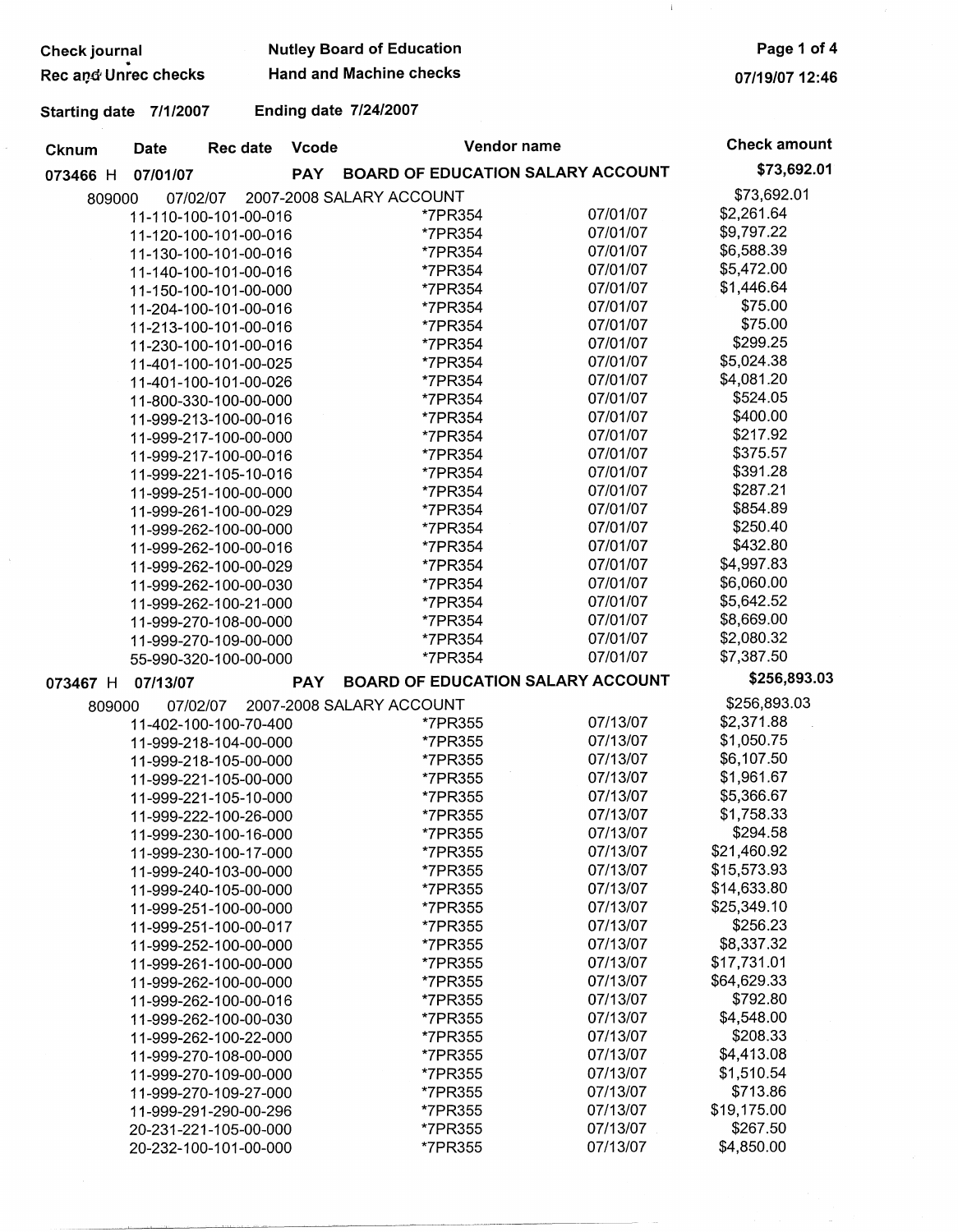| Check journal               |                           |                                                                                                                                                                             |                        | <b>Nutley Board of Education</b>                                                                      |                                                                                  | Page 2 of 4                                                                                                     |
|-----------------------------|---------------------------|-----------------------------------------------------------------------------------------------------------------------------------------------------------------------------|------------------------|-------------------------------------------------------------------------------------------------------|----------------------------------------------------------------------------------|-----------------------------------------------------------------------------------------------------------------|
| <b>Rec and Unrec checks</b> |                           |                                                                                                                                                                             |                        | <b>Hand and Machine checks</b>                                                                        |                                                                                  | 07/19/07 12:46                                                                                                  |
| Starting date 7/1/2007      |                           |                                                                                                                                                                             |                        | <b>Ending date 7/24/2007</b>                                                                          |                                                                                  |                                                                                                                 |
| Cknum                       | Date                      | Rec date                                                                                                                                                                    | Vcode                  | Vendor name                                                                                           |                                                                                  | <b>Check amount</b>                                                                                             |
| 073467 H                    | 07/13/07                  |                                                                                                                                                                             | <b>PAY</b>             | <b>BOARD OF EDUCATION SALARY ACCOUNT</b>                                                              |                                                                                  | \$256,893.03                                                                                                    |
| 809000                      | 07/02/07                  | 20-232-100-106-00-000<br>20-253-100-101-50-000<br>20-253-216-100-50-029<br>20-253-219-104-50-000<br>55-990-320-100-00-000<br>55-990-320-104-00-000<br>55-990-320-105-00-000 |                        | 2007-2008 SALARY ACCOUNT<br>*7PR355<br>*7PR355<br>*7PR355<br>*7PR355<br>*7PR355<br>*7PR355<br>*7PR355 | 07/13/07<br>07/13/07<br>07/13/07<br>07/13/07<br>07/13/07<br>07/13/07<br>07/13/07 | \$256,893.03<br>\$4,001.12<br>\$14,466.00<br>\$1,650.00<br>\$2,887.50<br>\$5,651.28<br>\$3,333.33<br>\$1,541.67 |
| 073468 H 07/09/07           |                           |                                                                                                                                                                             |                        | BOES BOARD OF EDUCATION SALARY ACCOUNT                                                                |                                                                                  | \$22,664.24                                                                                                     |
| 800249<br>073469 H          | 07/09/07                  | 07/02/07 FICA & MEDC. TAXES<br>11-999-291-220-00-000<br>55-990-320-220-00-000                                                                                               |                        | AXEQ AXA EQUITABLE                                                                                    | 07/09/07<br>07/09/07                                                             | \$22,664.24<br>\$21,293.84<br>\$1,370.40<br>\$24,167.00                                                         |
| 800472                      | 07/03/07                  |                                                                                                                                                                             |                        | UNUSED SICK / VACATION DAYS                                                                           |                                                                                  | \$24,167.00                                                                                                     |
|                             |                           | 11-999-291-290-00-296                                                                                                                                                       |                        |                                                                                                       | 07/09/07                                                                         | \$24,167.00                                                                                                     |
| 073470 H 07/09/07           |                           |                                                                                                                                                                             | BEE                    | BD OF ED EMPLOYEES' PENSION FD ESSEX CO                                                               |                                                                                  | \$9,080.00                                                                                                      |
| 800380                      | 07/02/07                  | 11-999-291-241-00-243                                                                                                                                                       |                        | <b>ESSEX CNTY PENSION FUND</b>                                                                        | 07/09/07                                                                         | \$9,080.00<br>\$9,080.00                                                                                        |
| 073471 H 07/09/07           |                           |                                                                                                                                                                             |                        | BOES BOARD OF EDUCATION SALARY ACCOUNT                                                                |                                                                                  | \$2,769.67                                                                                                      |
| 8JO001                      | 07/09/07<br>$10-01 - - -$ |                                                                                                                                                                             |                        | 141/101                                                                                               | 07/09/07                                                                         | \$2,769.67<br>\$2,769.67                                                                                        |
| 073472 H                    | 07/09/07                  |                                                                                                                                                                             |                        | NBED NBOE EXT DAY PETTY CASH/M.CERVASIO                                                               |                                                                                  | \$500.00                                                                                                        |
| 8JO002                      | 07/09/07<br>$55-01 - - -$ |                                                                                                                                                                             |                        | 103/101                                                                                               | 07/09/07                                                                         | \$500.00<br>\$500.00                                                                                            |
| 073473 H                    | 07/13/07                  |                                                                                                                                                                             |                        | <b>HBCE HORIZON BLUE CROSS</b>                                                                        |                                                                                  | \$496,968.41                                                                                                    |
| 800246                      | 07/02/07                  | 11-999-291-270-00-291<br>55-990-320-290-00-000                                                                                                                              | <b>HEALTH BENEFITS</b> | <b>JULY</b><br><b>JULY</b>                                                                            | 07/13/07<br>07/13/07                                                             | \$496,968.41<br>\$496,166.98<br>\$801.43                                                                        |
| 073474 H 07/13/07           |                           |                                                                                                                                                                             |                        | <b>BSI2 BENECARD SERVICES, INC.</b>                                                                   |                                                                                  | \$11,556.60                                                                                                     |
| 800245                      |                           | 11-999-291-270-00-293                                                                                                                                                       |                        | 07/02/07 PRESCRIPTION BENEFITS<br>JULY                                                                | 07/13/07                                                                         | \$11,556.60<br>\$11,556.60                                                                                      |
| 073475 H 07/13/07           |                           |                                                                                                                                                                             | <b>IHS</b>             | INTERNATIONAL HEALTHCARE SERVICES                                                                     |                                                                                  | \$172.73                                                                                                        |
| 800248                      |                           | 07/02/07 DENTAL BENEFITS<br>11-999-291-270-00-292                                                                                                                           |                        | <b>JULY</b>                                                                                           | 07/13/07                                                                         | \$172.73<br>\$172.73                                                                                            |
| 073582                      | 07/24/07                  |                                                                                                                                                                             |                        | TVEC TRU-VAL ELECTRIC CORP.                                                                           |                                                                                  | \$66,870.30                                                                                                     |
| 602414                      |                           | 30-999-404-450-00-000                                                                                                                                                       |                        | 01/31/06 FRANKLIN REFERENDUM                                                                          | 07/18/07                                                                         | \$66,870.30<br>\$66,870.30                                                                                      |
| 073583                      | 07/24/07                  |                                                                                                                                                                             |                        | <b>BANK BANC OF AMERICA</b>                                                                           |                                                                                  | \$732.00                                                                                                        |
| 800187                      |                           | 07/02/07 LEASE AGREEMENT<br>11-999-240-500-01-440                                                                                                                           |                        |                                                                                                       | 07/06/07                                                                         | \$732.00<br>\$732.00                                                                                            |
| 073584                      | 07/24/07                  |                                                                                                                                                                             |                        | <b>BS4 BANYAN SCHOOL</b>                                                                              |                                                                                  | \$3,687.81                                                                                                      |
| 800298                      |                           | 11-999-100-566-00-000                                                                                                                                                       |                        | 07/01/07 TUITION NJ PRIV HANDICAP                                                                     | 07/06/07                                                                         | \$3,687.81<br>\$3,687.81                                                                                        |
| 073585                      | 07/24/07                  |                                                                                                                                                                             |                        | <b>CAM2 CAMP ACORN</b>                                                                                |                                                                                  | \$1,500.00                                                                                                      |
| 800299                      |                           | 11-999-100-566-00-000                                                                                                                                                       |                        | 07/01/07 TUITION NJ PRIV HANDICAP                                                                     | 07/06/07                                                                         | \$1,500.00<br>\$1,500.00                                                                                        |

 $\gamma_{\infty}$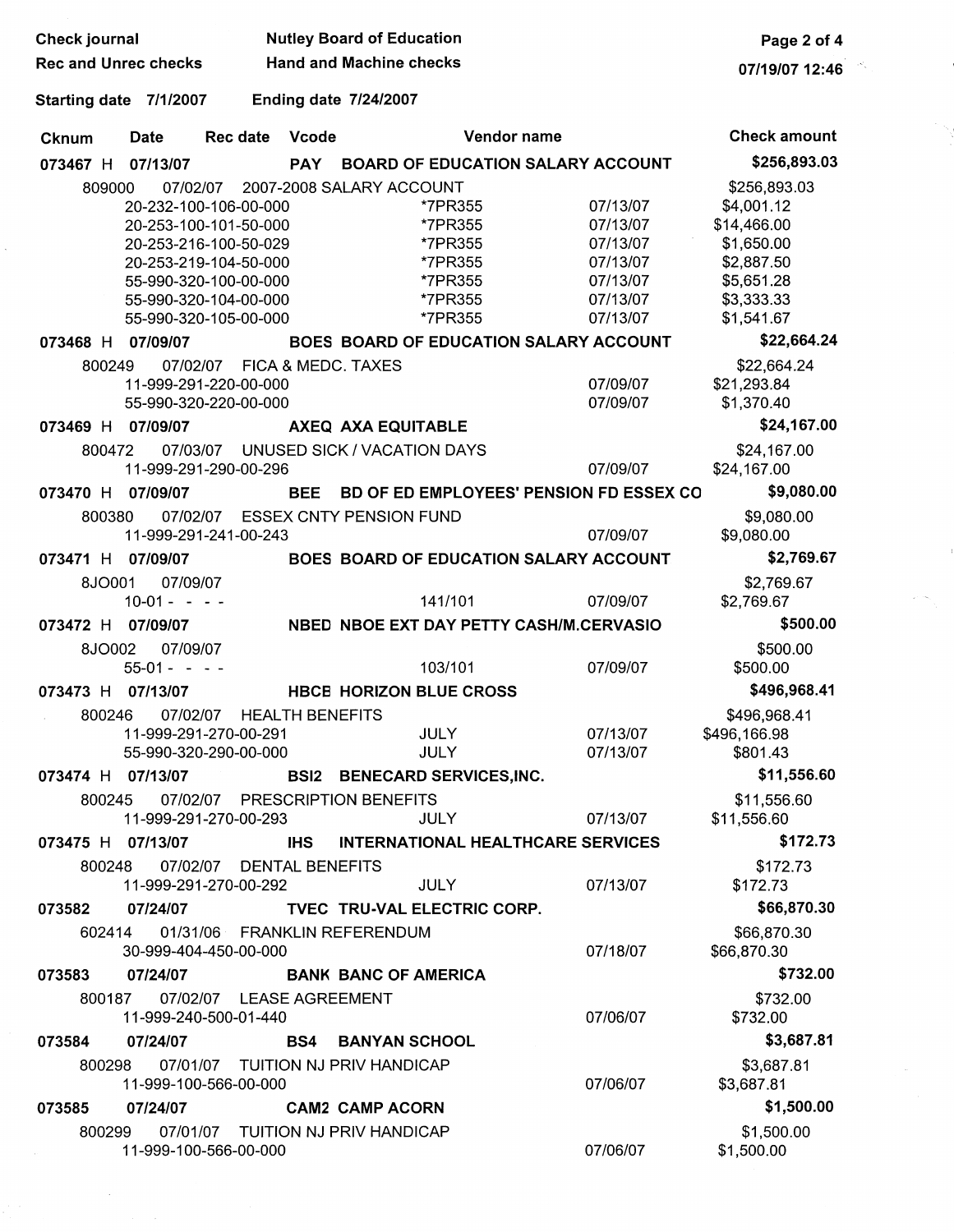| Check journal          |                                                                            | <b>Nutley Board of Education</b>      |                                            | Page 3 of 4                      |
|------------------------|----------------------------------------------------------------------------|---------------------------------------|--------------------------------------------|----------------------------------|
| Rec and Unrec checks   |                                                                            | <b>Hand and Machine checks</b>        |                                            | 07/19/07 12:46                   |
| Starting date 7/1/2007 |                                                                            | <b>Ending date 7/24/2007</b>          |                                            |                                  |
| Date<br><b>Cknum</b>   | <b>Rec date</b><br>Vcode                                                   |                                       | Vendor name                                | <b>Check amount</b>              |
| 073586<br>07/24/07     | C12                                                                        | <b>CHILDRENS INSTITUTE</b>            |                                            | \$9,637.60                       |
| 800304                 | 07/01/07 TUITION NJ PRIV HANDICAP<br>11-999-100-566-00-000                 |                                       | 07/18/07                                   | \$9,637.60<br>\$9,637.60         |
| 07/24/07<br>073587     |                                                                            | CHTH CHILDRENS THERAPY CENTER         |                                            | \$5,564.72                       |
| 800305                 | 07/01/07 TUITIION NJ PRIV HANDICAP<br>11-999-100-566-00-000                |                                       | 07/06/07                                   | \$5,564.72<br>\$5,564.72         |
| 073588<br>07/24/07     |                                                                            |                                       | LEAS COMMERCE COMMERCIAL LEASING, LLC      | \$37,893.62                      |
| 800595                 | 07/16/07 LEASE PAYMENT<br>11-999-270-443-00-000                            |                                       | 07/18/07                                   | \$16,940.00<br>\$16,940.00       |
| 800597                 | 07/16/07 LEASE PAYMENT<br>11-999-262-590-07-440                            |                                       | 07/18/07                                   | \$20,953.62<br>\$20,953.62       |
| 07/24/07<br>073589     |                                                                            | <b>ECLC ECLC OF NEW JERSEY</b>        |                                            | \$3,635.60                       |
| 800308                 | 07/01/07 TUITION NJ PRIV HANDICAP<br>11-999-100-566-00-000                 |                                       | 07/09/07                                   | \$3,635.60<br>\$3,635.60         |
| 07/24/07<br>073590     |                                                                            |                                       | ELEC ELECTRONIC RISKS CONSULTANTS, INC.    | \$17,207.00                      |
| 800153                 | 11-999-262-420-00-422                                                      | 07/02/07 COPIER MAINTENANCE AGREEMENT | 07/06/07                                   | \$17,207.00<br>\$17,207.00       |
| 07/24/07<br>073591     |                                                                            | <b>FORU FORUM SCHOOL</b>              |                                            | \$3,852.90                       |
| 800311                 | 07/01/07 TUITION NJ PRIV HANDICAP<br>11-999-100-566-00-000                 |                                       | 07/06/07                                   | \$3,852.90<br>\$3,852.90         |
| `73592<br>07/24/07     |                                                                            | <b>GEC4 GE CAPITAL</b>                |                                            | \$319.60                         |
| 800186                 | 07/02/07 LEASE AGREEMENT<br>11-999-251-592-00-440<br>11-999-251-592-00-440 |                                       | 07/06/07<br>07/18/07                       | \$319.60<br>\$159.80<br>\$159.80 |
| 07/24/07<br>073593     |                                                                            | <b>IMAC IMAC INSURANCE AGENCY</b>     |                                            | \$20,676.00                      |
| 800603                 | 07/02/07<br>11-999-230-590-16-598                                          | <b>STUDENT ACCIDENT POLICY</b>        | 07/18/07                                   | \$20,676.00<br>\$20,676.00       |
| 073594<br>07/24/07     |                                                                            |                                       | INSF INSTITUTE FOR EDUCATIONAL ACHIEVEMENT | \$10,740.00                      |
| 800314                 | 07/01/07 TUITION NJ PRIV HANDICAP<br>11-999-100-566-00-000                 |                                       | 07/06/07                                   | \$10,740.00<br>\$10,740.00       |
| 07/24/07<br>073595     |                                                                            | <b>NEBE KDDSIII - NEW BEGINNINGS</b>  |                                            | \$25,245.90                      |
| 800318                 | 07/01/07 TUITIION-NJ PRIV HANDICAP<br>11-999-100-566-00-000                |                                       | 07/06/07                                   | \$25,245.90<br>\$25,245.90       |
| 07/24/07<br>073596     | <b>MS7</b>                                                                 | <b>MIDLAND SCHOOL</b>                 |                                            | \$6,120.00                       |
| 800322                 | 07/01/07 TUITION NJ PRIV HANDICAP<br>11-999-100-566-00-000                 |                                       | 07/16/07                                   | \$6,120.00<br>\$6,120.00         |
| 07/24/07<br>073597     |                                                                            | OLD OLD NATIONAL BANK                 |                                            | \$17,454.31                      |
| 800049                 | 11-999-270-443-00-000                                                      | 07/02/07 PURCHASE OF SCHOOL BUSES     | 07/18/07                                   | \$17,454.31<br>\$17,454.31       |
| 073598<br>07/24/07     |                                                                            | PLC2 PHOENIX LEARNING CENTER          |                                            | \$17,960.00                      |
| 800320                 | 07/01/07<br>11-999-100-566-00-000                                          | TUITION NJ PRIV HANDICAP              | 07/06/07                                   | \$17,960.00<br>\$17,960.00       |

 $\hat{\theta}$ 

 $\mathbf{1}$